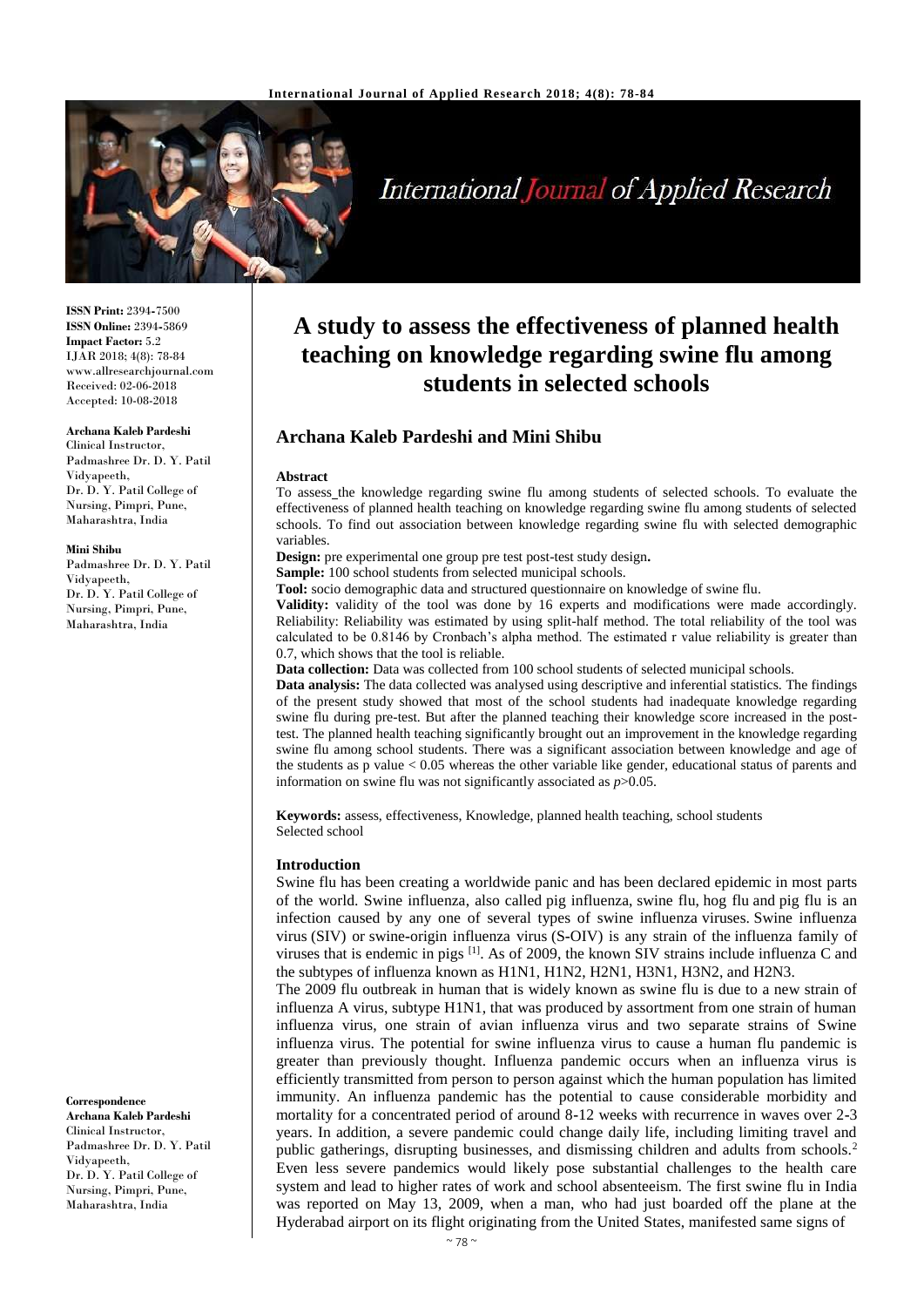swine flu infections. Later on, the man was confirmed to be an H1N1 carrier. Thereafter seine flu cases in India had increased in its far test speed rate in the month of August. Also during the same month India reported its first death toll due to swine flu outbreak. Maharashtra which continues to have the highest number of death from swine flu pandemic had a death toll of 220, the highest number of death being from Pune.

#### **Objectives of the Study**

- 1. To assess the knowledge regarding swine flu among students of selected schools
- 2. To evaluate the effectiveness of planned health teaching on knowledge regarding swine flu among students of selected schools.
- 3. To find out association between knowledge regarding swine flu with selected demographic variables.

#### **Research Methodology**

**Research approach:** Evaluative Quantitative approach

**Research Design:** pre experimental one group pre**-**test posttest study design

# **Variables under study**

#### **Dependent variable**

In this study the dependent variable is knowledge of the student regarding Swine flu.

#### **Independent variable**

The independent variable is the information given through Planned Health Teaching regarding Swine flu.

#### **Research setting**

The setting of the present study is the selected municipal schools of Pune city.

#### **Population**

The population of the present study conducted in selected municipal schools of Pune city.

**Sample:** The selected for the present study comprised of 100 school students from selected municipal schools Pune city.

#### **Sampling selection criteria (Inclusion criteria and Exclusion criteria) Inclusion criteria**

1. Students who were: Between age group of 12**-**15 yrs, In secondary section. Willing to participate in the study

#### **Exclusion criteria**

Students who were:

- 1) Absent at the time of data collection.
- 2) Have family members who had suffered from Swine flu.

### **Sample size:** 100

**Tool:** socio demographic data and structured questionnaire on knowledge of swine flu.

**Validity:** validity of the tool was done by 16 experts and modifications were made accordingly.

#### **Ethical Aspects**

- 1. The study proposal was sanctioned by the Institutional Ethical Committee (IEC).
- 2. Written permission was obtained from the school principal prior to the conduction of the pilot and the main study.
- 3. Written informed consent was taken from subjects after explaining the purpose of the study.
- 4. Confidentiality of information was maintained by utilizing code numbers instead of names of the subjects.

**Reliability:** Reliability was estimated by using split**-**half method. The total reliability of the tool was calculated to be 0.8146 by Cronbach's alpha method. The estimated r value reliability is greater than 0.7, which shows that the tool is reliable.

**Data collection:** Data was collected from 100 school students of selected municipal schools

**Data analysis:** The data collected was analysed using descriptive and inferential statistics.

#### **Description of Data Collection Tools**

The tool for data collection consisted of two sections:**-**

#### **Section I**

**Demographic data** which consisted of 7 items on personal data of subjects that included age, gender, education of father, education of mother, previous knowledge about Swine flu and the medium through which the knowledge is obtained, availability of treatment and vaccine for prevention of Swine flu.

#### **Section II: structured questionnaire to assess the knowledge of school students regarding Swine flu.**

A total of 30 question were included which were categorized based on the review of literature related to Swine flu, opinions and suggestions from experts determining the important areas to be included. It was categorized into:

- Concept of Swine flu.
- Risk factor of Swine flu.
- Mode of transmission of Swine flu.
- Sign and symptoms of Swine flu.
- Complication of Swine flu
- Diagnosis of Swine flu
- Treatment of Swine flu.
- Prevention of Swine flu.

Each item had four options with one most appropriate answer. Every correct answer was given one mark and wrong answer zero .The subjects responded to each items by choosing one correct option from the given four Thus for 30 items the maximum obtainable score was 30. The overall knowledge score was graded as poor, average and good. The total scoring was done as given below: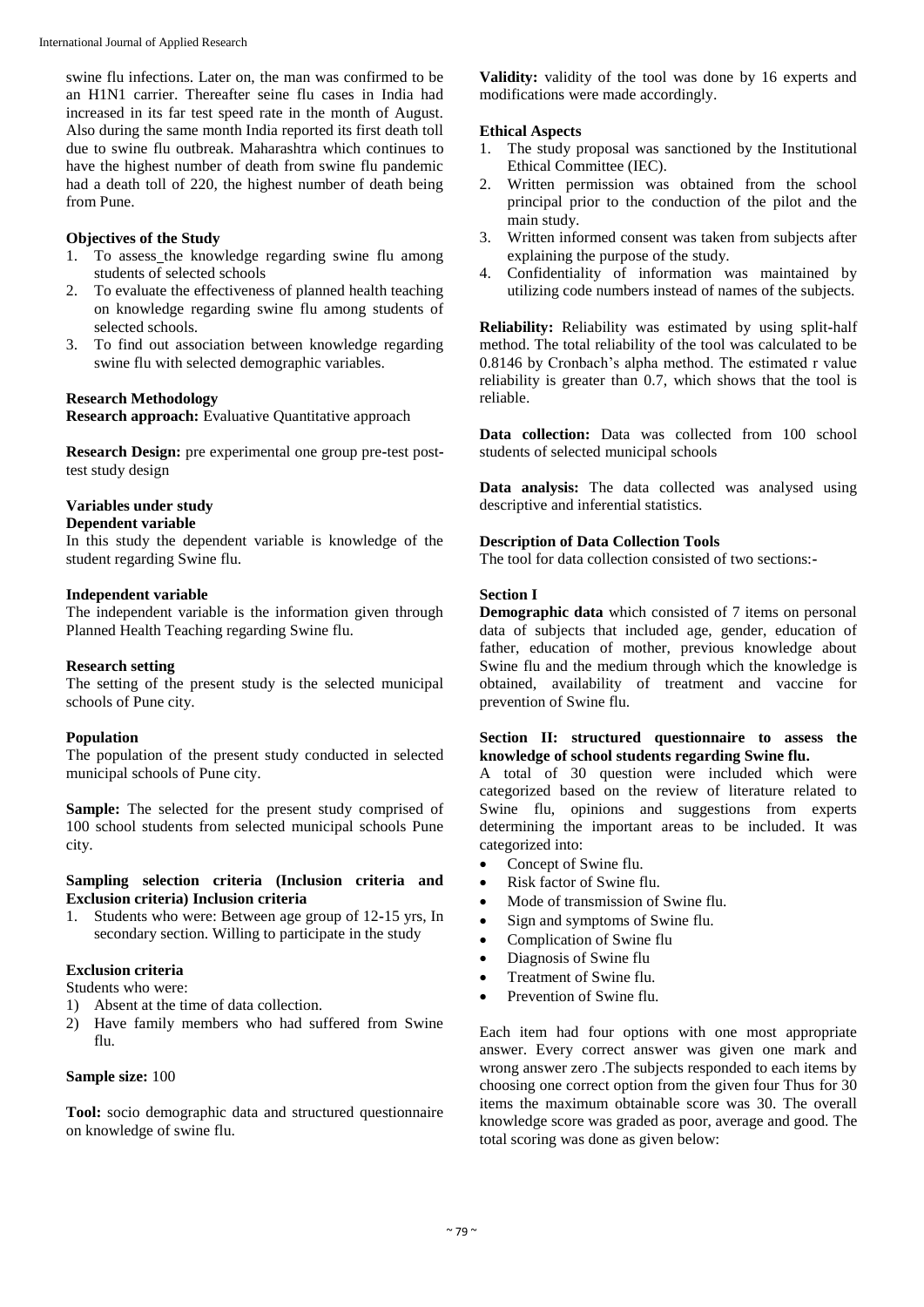#### **Scoring Key**

| S. No | Level of knowledge score | <b>Marks obtained</b> |
|-------|--------------------------|-----------------------|
|       | Poor                     | $0 - 10$              |
|       | Average                  | 11-20                 |
|       | Good                     | 21-30                 |

#### **The data was analyzed according to the objectives of the study which was**

- 1. To assess the knowledge regarding swine flu among students of selected schools
- 2. To evaluate the effectiveness of Structured Teaching Programme on knowledge regarding Swine flu among students of selected schools.
- 3. To find out association between knowledge regarding Swine flu with selected demographic variables.

The analysis of the collected data was done with the help of inferential and descriptive statistics. The data collected was first coded and entered into the computer. The gathered data was organized, tabulated, analyzed and interpreted on the basis of the objectives and hypothesis of the study. A p value <0.05 was considered as significant.

#### **Organization of Findings**

The collected data was tabulated, analyzed and organized under the following headings:

**Section I:** Distribution of subjects based on demographic characteristics.

Section II: Analysis of level of knowledge of subjects on Swine flu.

Section III: Analysis of effectiveness of the Planned Health Teaching on knowledge regarding Swine flu.

**Section IV:** Analysis of association between knowledge score of subjects with selected demographic variables.

#### **Section I: Distribution of Subjects In Relation To Demographic Characteristics**

This section deals with the distribution of subjects based on to selected demographic characteristics such as age, gender, education of father and mother, information on swine flu, availability of treatement and vaccine to prevent swine flu.

| <b>Parameters</b>                      | No of cases            | Percentage (n=100) |                |
|----------------------------------------|------------------------|--------------------|----------------|
|                                        | 12                     | 6                  | 6              |
|                                        | 13                     | 23                 | 23             |
| Age $(Yrs)$                            | 14                     | 42                 | 42             |
|                                        | 15                     | 29                 | 29             |
| Gender                                 | Male                   | 60                 | 60             |
|                                        | Female                 | 40                 | 40             |
|                                        | Illiterate             | 11                 | 11             |
| Education of father                    | Primary                | 43                 | 43             |
|                                        | High school            | 42                 | 42             |
|                                        | Graduate               | 4                  | $\overline{4}$ |
|                                        | Illiterate             | 16                 | 16             |
| Education of mother                    | Primary                | 40                 | 40             |
|                                        | High school            | 41                 | 41             |
|                                        | Graduate               | 3                  | 3              |
| Heard or read about the disease called | Yes                    | 68                 | 68             |
| "Swine Flu"                            | N <sub>0</sub>         | 32                 | 32             |
|                                        | Television/Radio       | 40                 | 58.8           |
| If Yes $(n=68)$                        | Magazine/News paper    | 18                 | 26.5           |
|                                        | Family Members/Friends | 10                 | 14.7           |
| Any treatment available for Swine Flu  | Yes                    | 34                 | 50             |
| $(n=68)$                               | N <sub>0</sub>         | 34                 | 50             |
| Any vaccine available to prevent Swine | Yes                    | 45                 | 66.2           |
| Flu $(n=68)$                           | No                     | 23                 | 33.8           |

**Table 1:** Distribution of subjects from selected municipal schools in relation to demographic characteristics

 The above table shows that most (42%) of the subjects were 14 yrs followed by 29% who were15 yrs. 23% of the subjects were 13 yrs and 6% of them were 12 yrs. Majority (60%) of the subjects were male with female making up the remaining 40%. As with educational status of the parents there was similar representation. Most (43%) of the subjects father had primary education, 42% had secondary education, 11% of there were illiterate while 4% were graduates whereas most (41%) of the subjects mothers had secondary education, 40% had primary, education .16% were illiterate while 3% were graduates. Majority (68%) of the subjects had heard about swine flu and most (58 .8%) of them had got the information through TV/ radio, followed by newspaper and magazine (26.5%) 50% of the subjects said that there is no treatement available for swine flu while there was an equal representation stating that there is treatment available. Majority 66% of the subjects said that vaccine is available to prevent Swine flu.

#### **Section II: Analysis of knowledge of swine flu among school students of selected municipal school**

This section deals with the analysis of knowledge on swine flu before and after Planned Teaching Programme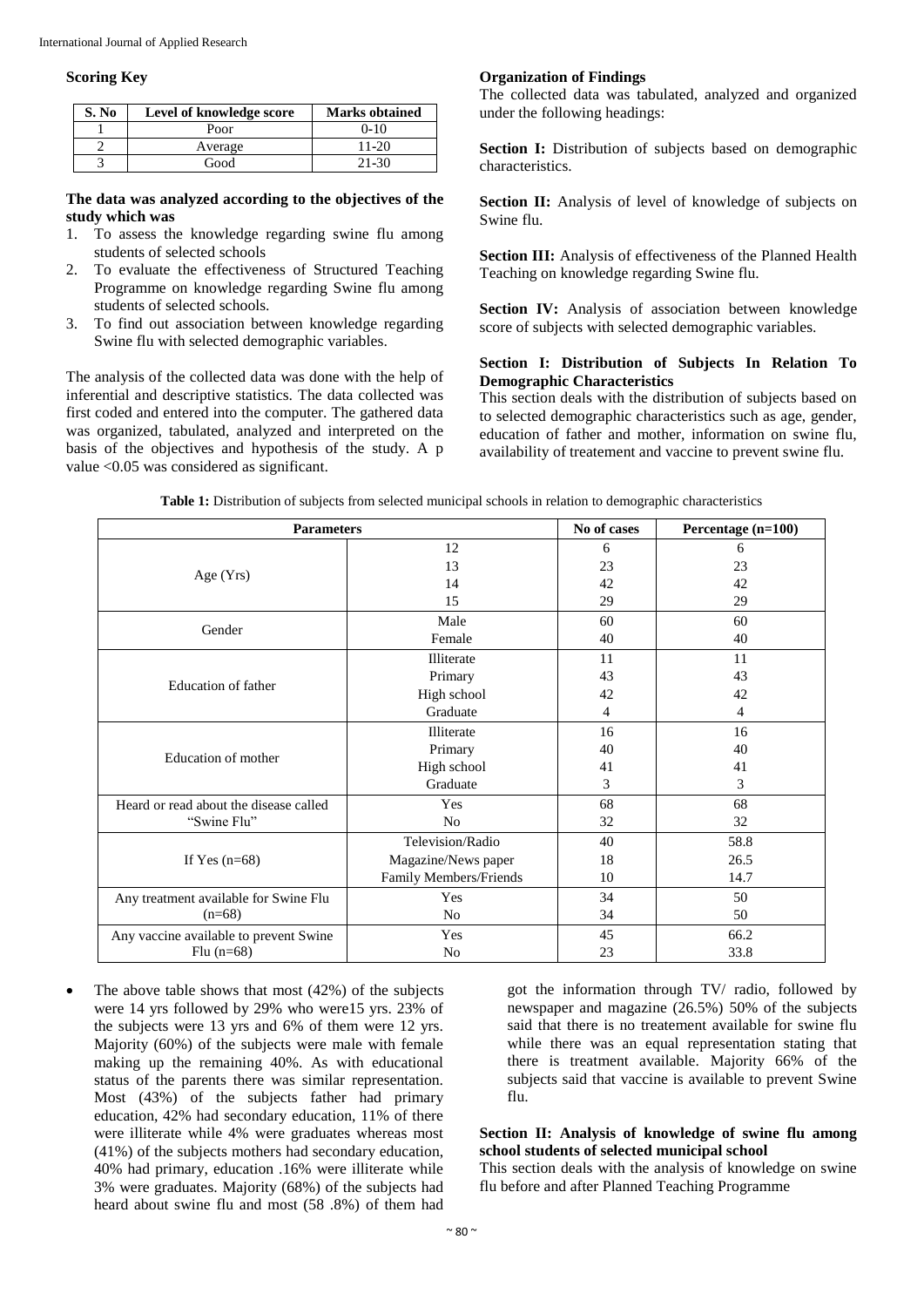#### **Section II: Analysis of knowledge of swine flu among school students of selected municipal school**

This section deals with the analysis of knowledge on swine flu before and after Planned Teaching Programme

The above table shows that in pre**-**test majority (63%) of the subjects had poor knowledge about swine flu, while 37% had average knowledge on swine flu, whereas in the post test majority (82%) had good knowledge and the remaining 18% had average knowledge on Swine flu.

#### **Section III: Analysis of data related to effectiveness of Planned Health Teaching Programme on the knowledge regarding swine flu**

This section deals with the comparison of mean knowledge scores before and after Planned Health Teaching**.**

#### **Findings Related To Effectiveness of Planned Health Teaching Of Knowledge in Subjects Regarding Swine Flu**

The mean knowledge score in pre**-**test was 10+2.83 and that of post**-**test was 23.79+3.66 which is highly as significant as p value <0.0001 .This shows that planned health teaching was effective in improving the knowledge regarding swine flu among the school students. Hence  $H_1$  is accepted.

#### **Findings Related To Association between Knowledge and Selected Demographic Variables**

There is a significant association in the knowledge score with age as  $p<0.005$  while there is no significant association in the knowledge score with gender. Educational status of parents and information received on Swine flu as p value >0.05.



**Fig 1:** Bar diagram showing comparison of mean pre**-**test and post**-**test knowledge scores

#### **Section IV: Association between knowledge and selected demographic variables**

This section deals with the association between prê**-**test knowledge score on swine flu among school student and demographic variables like age, gender, education of father, education of mother, information on Swine flu.

#### **Conclusion**

The findings of the present study showed that most of the school students had inadequate knowledge regarding swine flu during pre**-**test. But after the Planned Teaching their knowledge score increased in the post**-**test. The Planned Health Teaching significantly brought out an improvement in the knowledge regarding Swine flu among school students. There was a significant association between knowledge and age of the students as p value  $\leq 0.05$  whereas the other variable like gender, educational status of parents and information on swine.

#### **Discussion**

In the present study, majority (68%) of the subjects had heard about Swine flu and most (58.8%) of them had got the information through TV/ radio, followed by newspaper and magazine (26.5%). 50% of the subjects said that there is no treatement available for Swine flu while there was an equal representation stating that there is treatment available.

Majority 66% of the subjects said that vaccine is available to prevent Swine flu. This was consistent with the study conducted by K. Shilpa, B. Kumar (2014) on awareness regarding Swine flu in which 73.6% had previously heard of Swine flu. Tele media was the most common source of information in 52.2% of the participants. Half of the participants 50.5% knew there was treatement available for Swine flu but contrary to the study only 15.8%of them were aware of availability of swine flu vaccine [43].

Secondly in the present study, it was found that in the pretest majority (63%) of the students had poor knowledge about Swine flu and 37% had average knowledge whereas in the post test it was seen that majority (82%) had good knowledge and the remaining 18% had average knowledge on Swine flu. The mean knowledge score in pre**-**test was 10 +\_ 2.83 and that of post**-**test was 23.79 +\_ 3.66 which is highly significant as p value <0.0001.

K. Patel, R. Varghese *et al*. (2015) conducted a study to assess effectiveness of Structured Teaching Programme on knowledge regarding prevention of Swine flu among secondary school students. The study revealed that majority (60%) of the respondents had good knowledge score, 40% had poor knowledge score on Swine flu and its prevention and in the post test majority (82%) of the respondents had good knowledge score on Swine flu and its preventive. The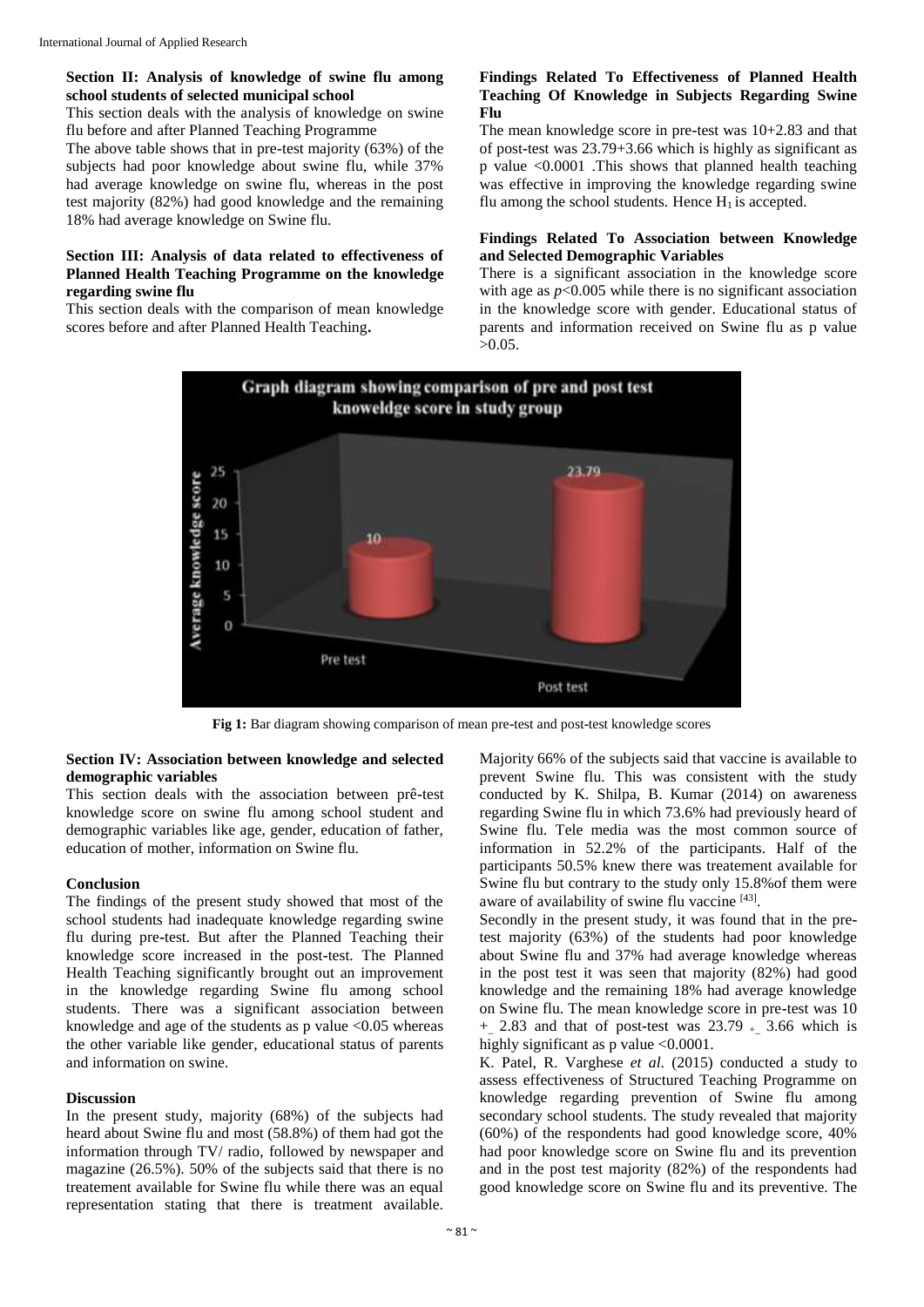mean pre**-**test score was 11.14+\_2.28 and mean post**-**test score was  $17.79 +$ .

The post**-**test means score is significantly greater than the pre**-**test mean knowledge score. Hence Structured Teaching Programme were effective. This finding are comparable with the results obtained from the present study where students gained more knowledge in the post test following planned health teaching, and there is a significant difference in the pretest and post**-**test knowledge scores at *p*<0.0001 .This shows that Planned Health Teaching was effective in improving the knowledge on swine flu among school students. The findings from the present study indicate that there is significant association in knowledge score with age as  $p<0.005$  while there is no significant association in knowledge score with gender, educational status of parents and information received on swine flu as  $p$  value  $>0.05$ similar to the finding of the present study. A study conducted by N. Kakade, S.V Kakade (2012) it was found that gender and age of the students was significantly associated whereas there was no significant association found with educational qualification of the parents [44]

#### **Limitations of the Present Study**

- The findings of the study could not be generalized in view of the small sample size and limited area of setting.
- There was difficulty in getting permission from administrative heads of selected schools.

#### **Recommendations**

**Keeping in view the findings of the study, following recommendations are made**

- 1. A similar study can be conducted on a large sample for generalizations
- 2. A study can be done to assess the attitude and practices of caregivers on swine flu disease.
- 3. A comparative study can be done to assess the knowledge regarding swine flu between school students residing in urban and rural areas.
- 4. A similar study can be conducted with different teaching strategies such as SIM. (Self**-**instructional module), video assisted teaching.

#### **Acknowledgment**

"How good it is to give thanks to you, O Lord to proclaim your constant love every morning and your faithfulness every night. Because of what you have done, I sing for joy."

#### **Psalms 92**

First of all .I am very much thankful & grateful to my "ALMIGHTY GOD " whose grace .unconditional love and blessing inspired & encouraged me as a beacon of light to complete this research work & for giving me patience and courage to stand against all the odds throughout my study .

It is my greatest privilege to recall many persons to whom I am indebted for their contribution in various ways directly or indirectly. I express my gratitude with profound sentiments of heartfelt thanks.

I take the humble privilege to express my deep sense of gratitude to my guide Mrs. Mini Shibu.

Associate professor. Tehmi Grant Institute of nursing Education. Pune for her strong and enduring support, valuable and kind guidance, constant advice, encouragement and meticulous supervision for successful completion of my study.

I am extremely grateful and obliged to Mrs. Shubhangi Dumbre, Principal, College of Nursing for her precious advises and kindful encouragement.

I am grateful to Mrs, Shubhada kale, Associate Professor & Coordinator, Final year M.Sc. Nursing, for her sustained patience, constant guidance and valuable suggestions from the inception till the submission of this thesis.

I find no words to express my sincere thankfulness and obligations to all teaching faculty of Tehmi Grant Institute of Nursing Education for their valuable suggestions, precious advises, kind guidance and remarks. I am also very much thankful to all other non**-**teaching faculty especially of Tehmi Grant Institute of Nursing Education, as well as administrative staff for their support throughout the study period.

I wish to convey a word of thanks to the experts who contributed their valuable time and efforts towards validating research tool and for their valuable suggestions.

I deeply indebted to the principle and authorities of Municipal schools of Pune city for granting the permission to conduct the study.

I acknowledge my heartiest gratitude and thanks to Mr .P.S Borole, Statistician, B.J Medical College, Pune for his valuable guidance in statistical analysis and also thank Mr Radhakrishnan MA ( English) M. Ed, principal of WEES English High school for editing my dissertation.

My sincere thanks to all the participants who made the research possible and were a vital part of it.

With great pleasure I thank my Husband Mr. Rajesh Salvi, Father Mr Kaleb Pardeshi, mother Mrs Florence Pardeshi for all their relentless love, prayers, care, encouragement and financial support which gave confidence to achieve the goal.

Last but not the least I would like to thank all my friends, colleagues and well**-**wishers who helped me all along.

#### **Reference**

1. Wikimedia Foundation, Inc. Wikipedia, the free encyclopedi. https://en.wikipedia.org/w/index.php?title=Swine\_influ enza&oldid=669866543"[cited on 17/10 2015] https:

//en.wikipedia. Org/ wiki / swine .influenza # cite – note**-**merck**-**2 [Cited on 17/07/2015] 2. Scott Santibañez, Anthony E, Fiore Toby L, Merlin Stephen Redd. American Journal of Public Health.

October 99, American public health assessment promoting public health, research policy, practice and Education, 2009, S216**-**S224.

doi: 10.2105/AJPH.2009.164848 .

PMCID: PMC4504386 [cited on 5/10/2015] 3. Pandemic. (H1N1) **-**update 110 WHO, 2009,

- [Cited on  $14/2/2016$ ]
- 4. Wikimedia Foundation, Inc .org. https: //en.wikipedia. org/ wiki / swine .influenza # cite –note**-**merck**-**2 [Cited on 17/07/2015]
- 5. A cohort study in outpatients department of tertiary hospital in Bangladesh, Bangladesh journal, child health. 2011; 35(1):38**-**39. DOI: http//dx.org/10.3329/bjch.v35ij.10373

6. Clinical profile and outcome of recent outbreak of influenza www.atmphorg/article.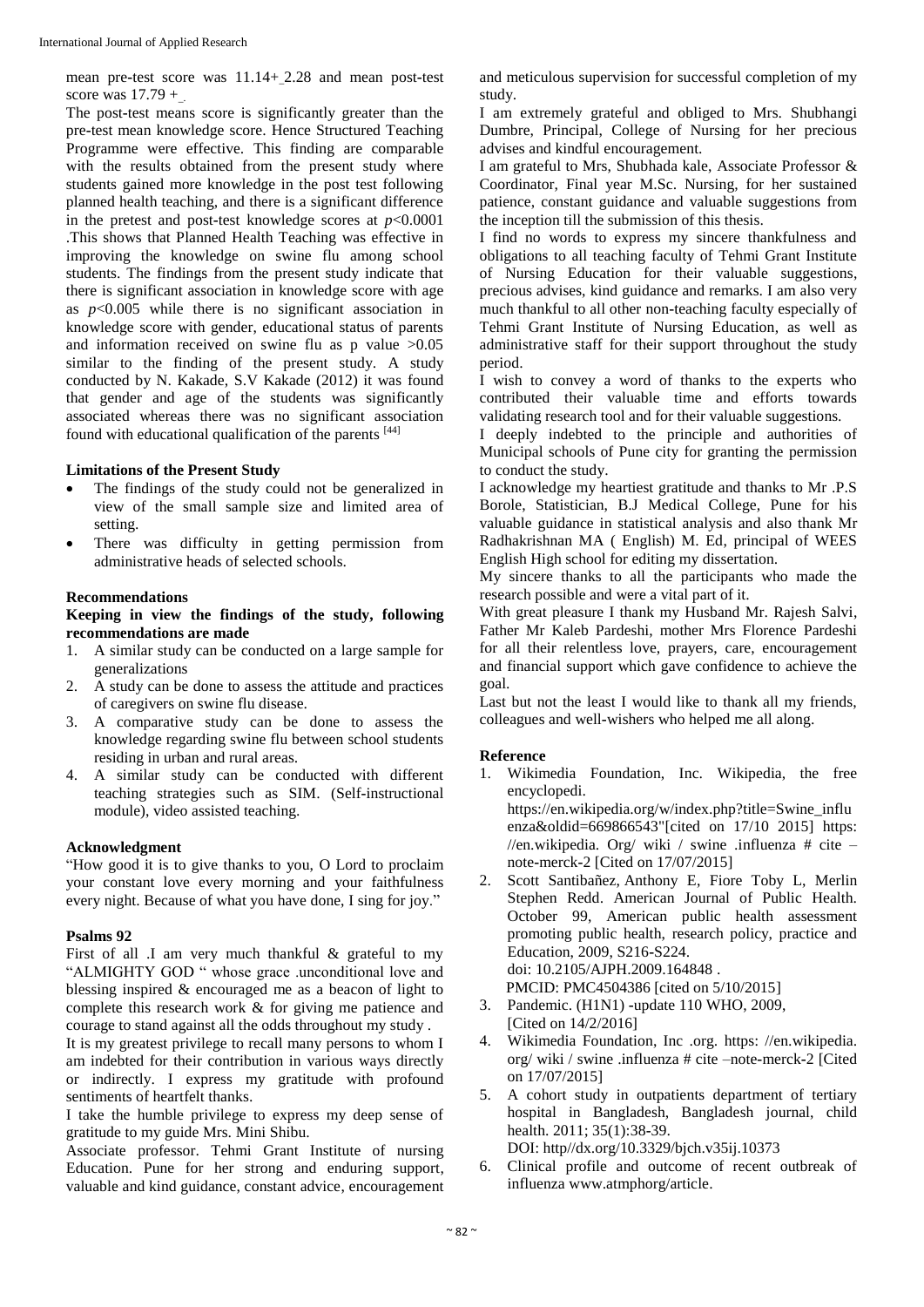- 7. Wikipedia the influenza pandemic**-**humans viruses https// virus. Stancd, 1918. Www. tandurust.com/communicable**-**diseases/swineflu**-**india.html
- 8. Novel S**-**OIV investigation team. Emergence of Novel Swine**-** Origin Influenza A (H1N1) virus in Humans. The new England Journal of medicine [serial online]. 2009; 360:2605**-**15.

Available from: http://www.nejm.org/doi/full/10.1056/ NEJMoa0903810.

9. Das RR, Sami A, Lodha R, Jain R, Broor S, Kaushik S, Singh BB, Ahmed M, Seth R, Kabra SK. Clinical profile and outcome of swine flu in Indian children. Indian pediatr [serial online] 2010 Aug 1. Available from:

URL: http://www.ncbi.nlm.nih.gov/pubmed/20972300 [13/2/2016]

- 10. Taghreed Farahat. promotion of knowledge, attitude and practice towards swine flu A /H1N1 An intervention study on secondary school children of Menofia governorate, Egypt) Menofia medical journal July [cited on 25/01/2016], 2010, 23(2).
- 11. Dhaval kulkarni article Maharastraha sees highest swine flu cases in Www dnaindia.com. [cited on 13/2/2016], 2015.
- 12. Wikimedia Foundation. Inc org.https: //en.wikipedia. org/wiki/swine .influenza # cite –note**-**THE**-**3 [ Cited on 17/07/2015]
- 13. Compact Oxford Dictionary thesaurus and word power Guide, Indian edition, Oxford university press www.oxforddictionaries.com [cited on 12/2/2016]
- 14. George Julian B. Nursing Theories the Base for Professional Nursing Practice. 6<sup>th</sup> Edition New Delhi: Dorling Kindersley India Pvt Ltd, 2011, 234**-**240.
- 15. Basavanthappa BT. Nursing theories, 1<sup>st</sup> Edition, New Delhi: Jaypee Publication, 2007.
- 16. Polit Beck DF, Beck CT. Nursing research, Generating and assessing evidence for nursing practice, 8<sup>th</sup> edition, New Delhi Lippincott Williams and Wilkins, 2008.
- 17. Sharma SK. Nursing Research and statistics, First Edition, Haryana: Elseiver publication, 2011, 51**-**68, 71**-**187, 192**-**202, 203**-**221, 225**-**277.
- 18. Surendra Kumar, Dr. Vinod Kumar Aswal, Dr. Rahul Singla. A Study of Outbreak of swine flu (H1N1) in north**-**west Zone of Rajasthan (current status) A world journal, 2015, 4(9). Com/ijsr/article php?val=NjQMQ=&b1=629&k=158, September – 2015 [ Cited on 26/01/2016]
- 19. Nezar Khadar H. An Epidemiological Study on Influenza A (H1N1) in Makkah Advances in Infectious Diseases. 2014; 4:198**-**206. Published Online December in SciRes. http://www.scirp.org/journal/aid http://dx.doi.org/10.4236/aid.2014.44028 [Cited on 27/01/2016]
- 20. Abdullah F. Owayed AB, Entesar HH. Ahmad Al**-**Khabaz. Epidemiology and Clinical Presentation of Pandemic Influenza a (H1N1) among Hospitalized Children in Kuwait M. ed Princ Pract. 2012; 21:254**-** 258.

DOI: 10.1159/000333771 [30/01/2016]

21. Tambe MP. An epidemiological study of confirmed H1N1 admitted cases in an infectious disease hospital, pune Jkim journal of Krishna institute osu. 2012; 1(2):81**-**90.

www.jkimsu.com/jkimsu**-**volno2/jkimsu**-**vol1no2**-**2**-**0aissn 2231**-**4261 jkimsu, july**-**dec [Cited on 27/01/2016]

- 22. Naik JD. International Journal of Collaborative Research on Internal Medicine & Public Health H1N1 Swine flu: An Experience in a district of Western Maharashtra, India. (2012), 4(12). internaine.1medpub.com/h1n1**-**swine flu. [Cited on 27/01/2016]
- 23. Prabhuswami Hiremath. A Study to Assess the Knowledge Regarding Prevention of Swine Flu among School Children in Selected School at Karad. International Journal of Health Sciences & Research (www.ijhsr.org). 2015; 5(7):290. ISSN: 2249**-**9571.

www.scopemed.org/fulltext pdfmno**-**195704 Original Research Article [Cited on 24/01/2016]

24. Santosh Kumar Verma Awareness About Swine Flu and Perception Regarding its Prevention Among Medical Students During Current Outbreak in Jhansi, 2015, 5(7).

ISSN**-**2249**-**555X.

- 25. Halak Vasavada. Study to Assess the Awareness, Perception and Myths Regarding Swine Flu Prevention in Students of Nursing College at Tertiary Care Centre in Ahmedabad National Journal of Integrated Research in Medicine Periodical of Association of Health Professionals and Health Educators NJIRM, 2015. ISSN: 0975**-**9840 (Online) [1/2/2016]
- 26. Harshal Kawanpure1, Amit Ugargol R, Padmanabha BV. To assess the knowledge, attitude and practice regarding swine flu among rural population of Kollam district, Kerala. International Journal of Health Sciences and Research, 2014, 4(8). www.ijhsr.org ISSN: 2249**-**9571 www. Scopemed. Org/fulltext pdf php**-**166863, 6 [Cited on 24/01/2016]
- 27. Bhola Nath, knowledge, attitude and practice regarding influenza A (H1N1) among senior secondary school students of Kanpur city in north India. Indian journal of community health, 26(03). jul**-**sep [ Cited on 26/01/2016 ]18
- 28. Shireen sharma1 VK, Arora piyusha mahashabde knowledge and behavior regarding swine flu among interns at index medical college, hospital & research center, Indore (M.P.) Journal of evolution of medical and dental science/elssn Jemds, 3. COM/DATADO1: 10/4260/JEMDS //2014/2178.2278**-** 4802, PISSN**-**2278**-**4748/ [Cited on 24/01/2016]
- 29. Sumeet Singh, Paramjeet Kaur, Gurmeet Singh. Study to Assess the Awareness, Perception and Myths regarding Swine Flu among Educated Common Public in Patiala District. International Journal Research and Development of Health, 2013, 1(2). Www.ijrdh. Com Original Article ISSN: 2321**-**1431. [Cited on 24/01/2016]
- 30. Verónica Cruz**-**Licea1 Knowledge and preventive measures practiced by junior school students from Mexico City regarding influenza A (H1N1), Special. 2012; 4:995**-**999. http://dx.doi.org/10.4236/health. 2012. 430152 [cited on 24/01/2016]
- 31. Suminder Kaur, Rinku Sharma. Alok sodhi knowledge, behaviour change, and anticipated compliance